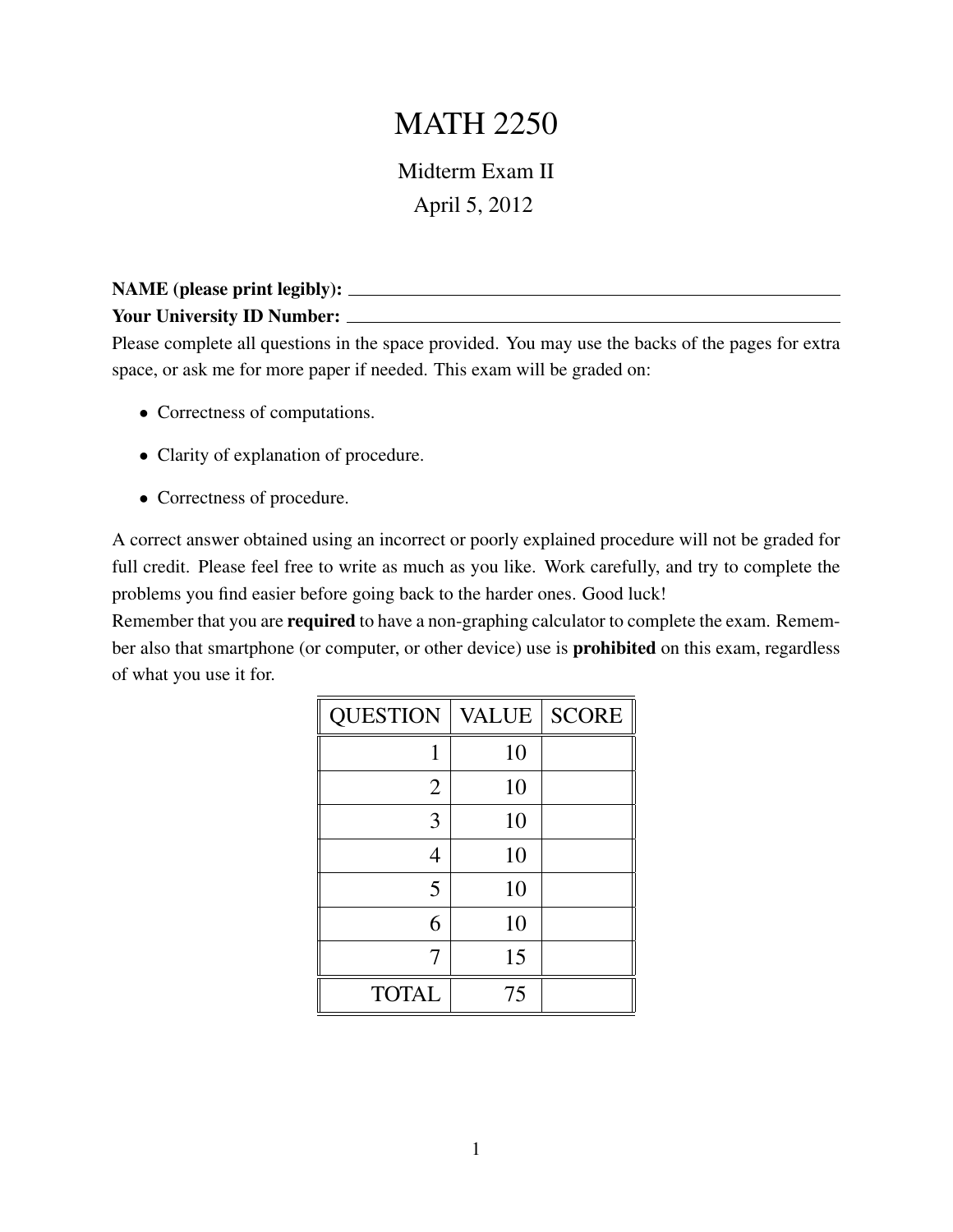1. (10 points) The *linear* approximation to  $f(x + \Delta x)$  (a linear polynomial in  $\Delta x$ ) is given by

$$
f(x + \Delta x) \simeq
$$

The *quadratic* approximation to  $f(x + \Delta x)$  (a quadratic polynomial in  $\Delta x$ ) is given by

$$
f(x + \Delta x) \simeq
$$

Taylor's theorem says that  $f(x + \Delta x)$  has a polynomial approximation of any degree n. Write down the general form of Taylor's theorem (a polynomial of degree  $n$  in  $\Delta x$ )

 $f(x + \Delta x) \simeq$ 

**2.** (10 points) Suppose we know that  $f(7) = 4$ ,  $f'(7) = 6$ ,  $f''(7) = 2$  and  $f'''(7) = 3$ . Give the BEST estimate you can for  $f(7.2)$  using this information and Taylor's theorem.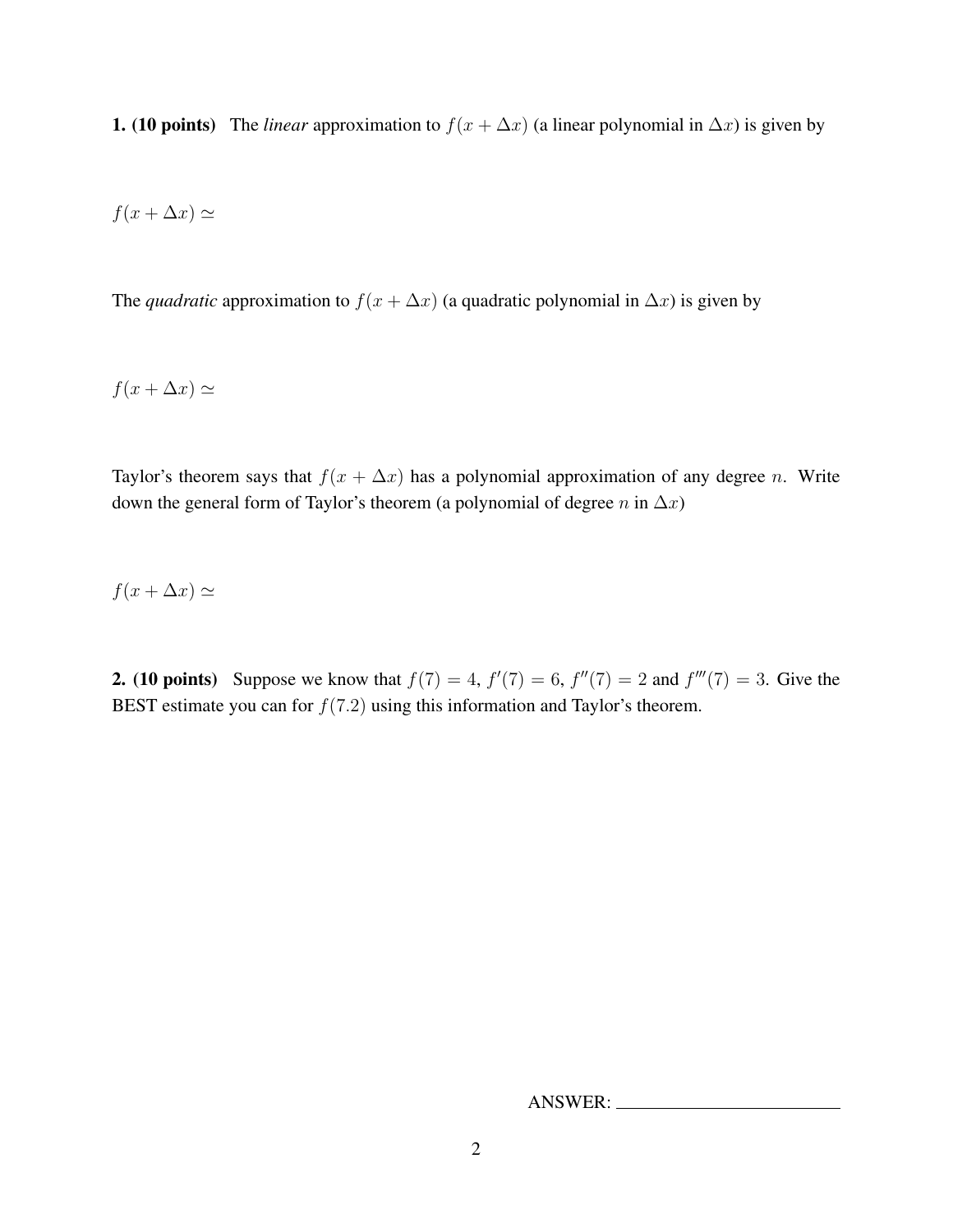3. (10 points) The function

$$
g(x) = \frac{x^3}{3} - 3x^2 + 8x
$$

has two critical points, each of which is either a local max or a local min. Where are they? Use the second derivative test to tell whether they are local maxes or local mins.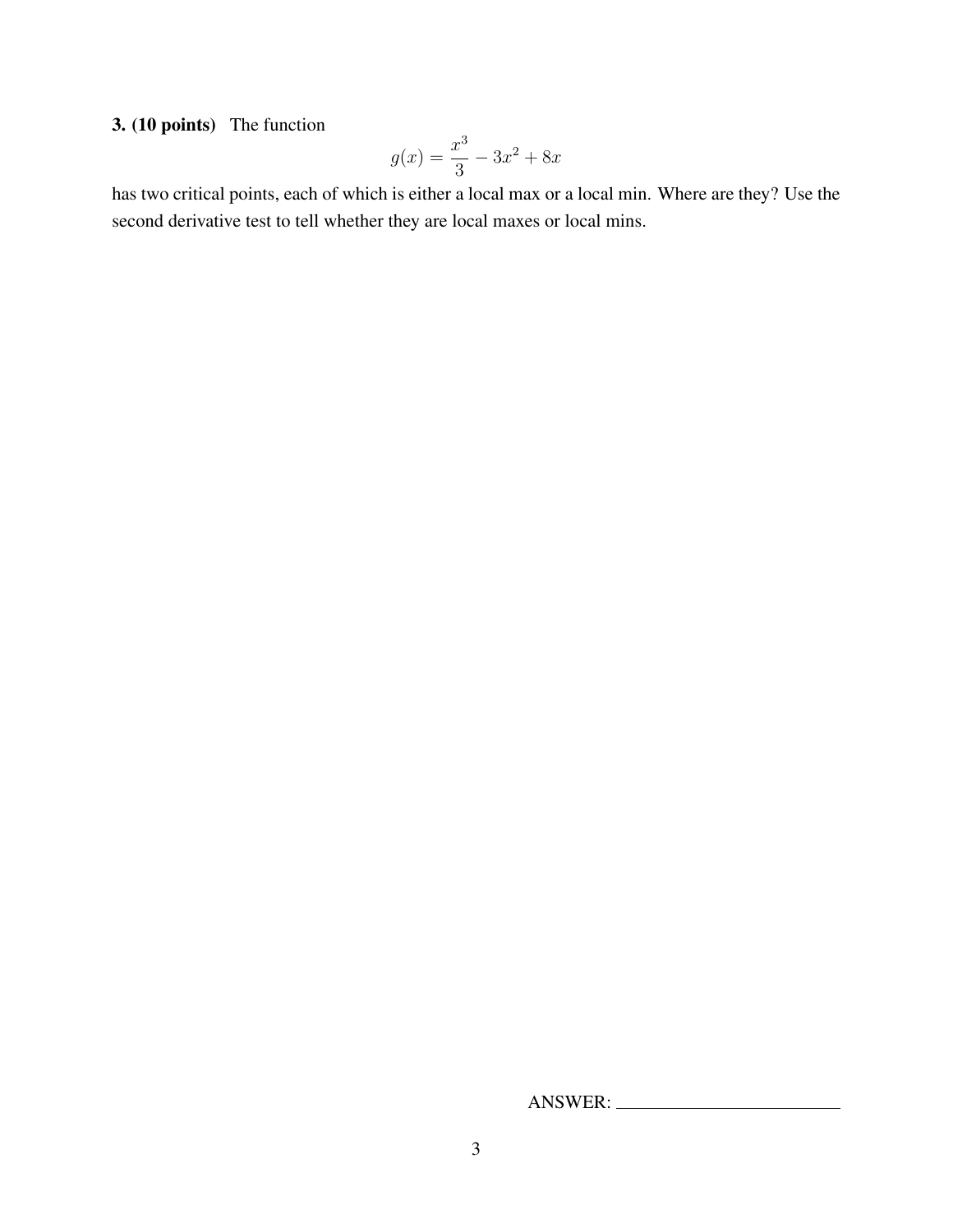4. (10 points) Find the equation for the tangent line to the curve described by



at the point (3, 2) using implicit differentiation (point-slope form is fine– you don't need to convert to slope-intercept form. You also don't have to simplify your expression for slope.).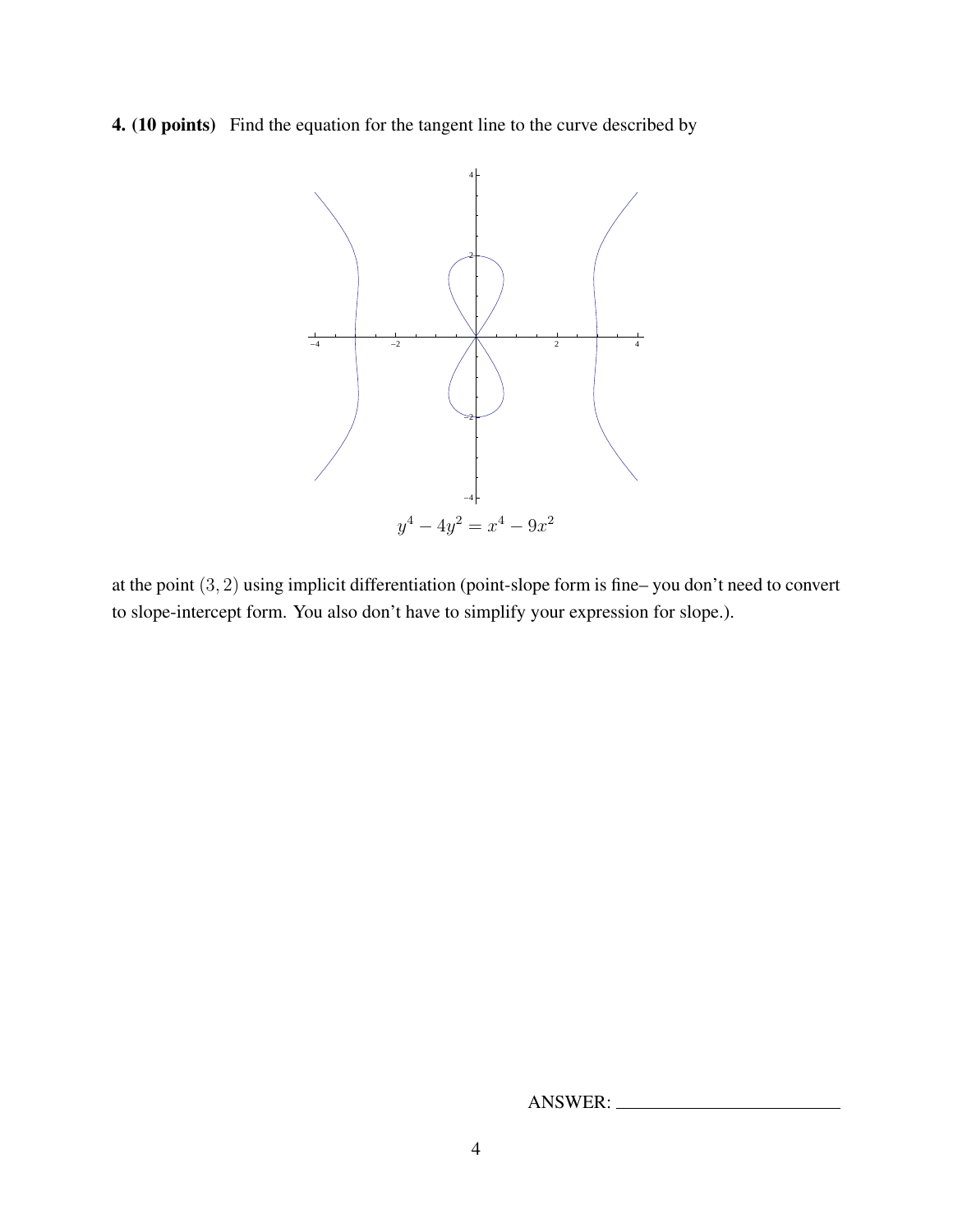5. (10 points) A photographic flash for a high speed camera produces

$$
f(x) = 150 \cdot 10^x
$$

lumens of light at 5 feet with an input power of  $x$  kilovolts. The film requires an illumination of  $150 \cdot 10^2 \pm 10^2$  lumens at 5 feet to get the correct exposure (too much light will overexpose the picture and too little will underexpose the picture).

Use linear approximation and Taylor's theorem to find V and  $\Delta V$  so that a power supply which produces  $V \pm \Delta V$  kilovolts of output should result in an acceptable output of light from the flash. **HINT:** Remember that  $\frac{d}{dx}10^x$  is **NOT**  $10^x$ .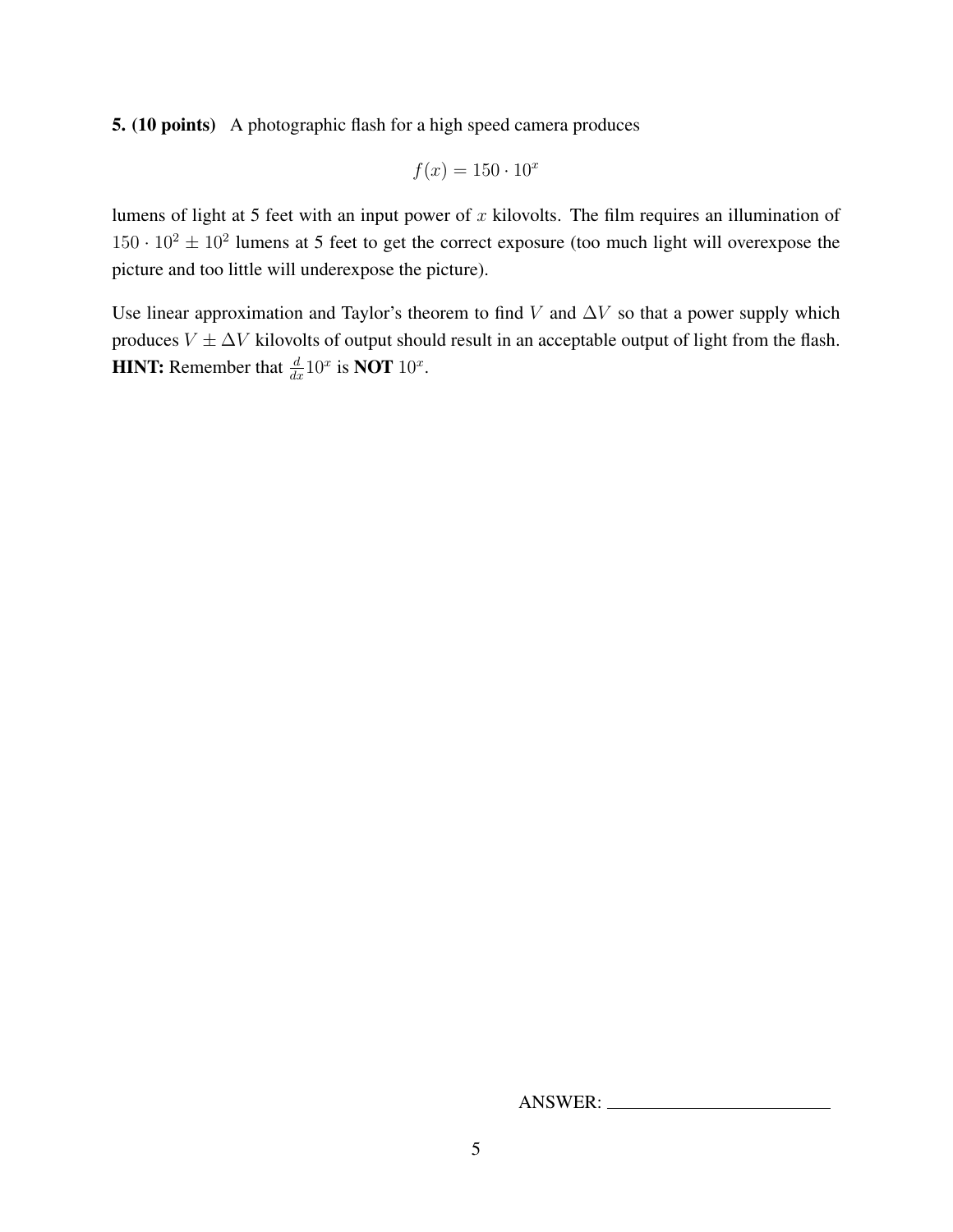6. (10 points) Find the maximum and minimum of the function

$$
f(x) = e^{2x} + e^{-x}
$$

on the interval [−1, 0]. Please express your answer as a decimal approximation, rounded to two digits after the decimal point (e.g. 47.2233485 would be rounded to 47.22). You will need to use your calculator, but this is *not* a Newton's method problem. Algebra Hint:  $e^{2x} = e^{3x-x} = e^{3x}e^{-x}$ .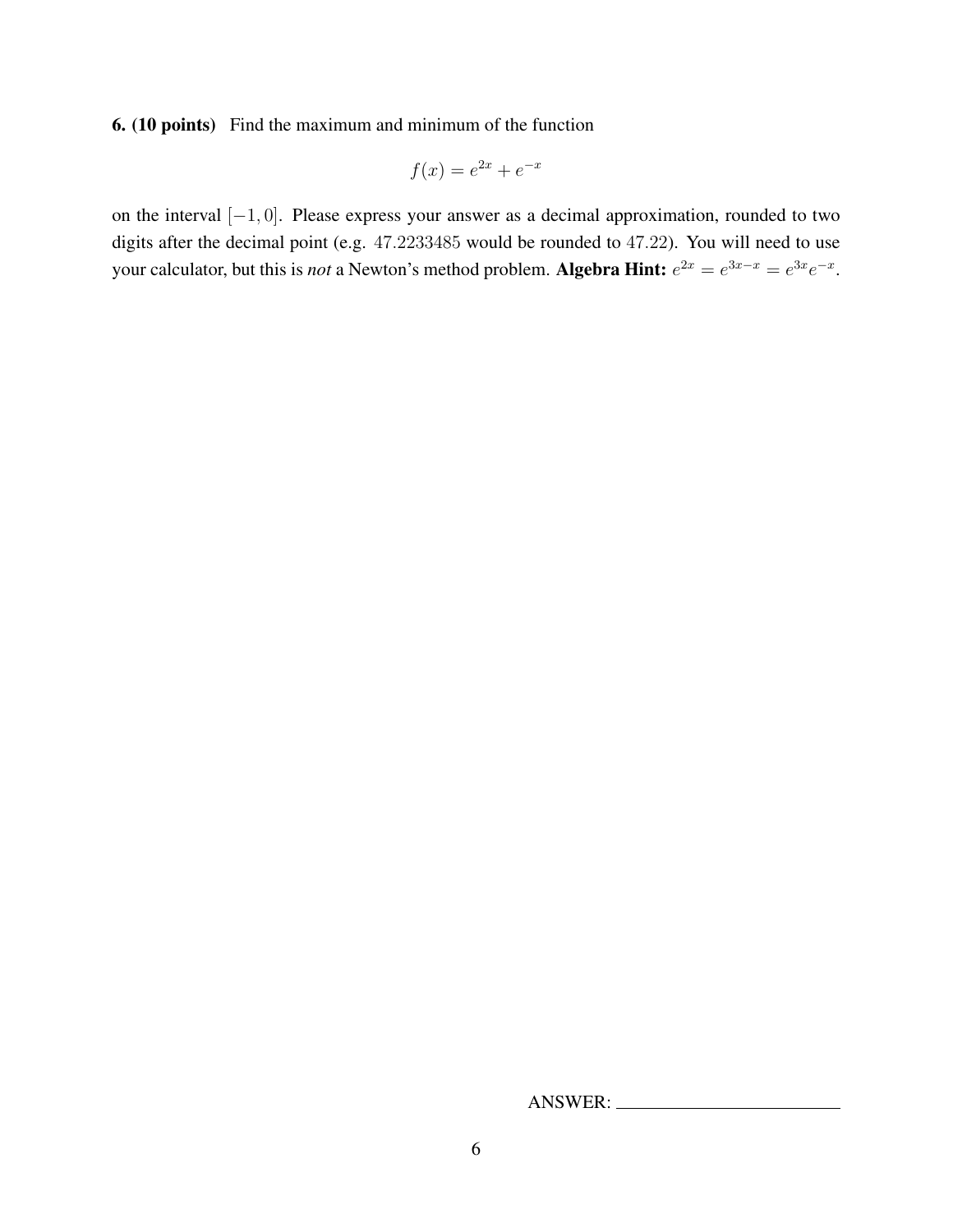**7.** (15 points) Consider the function  $f(x) = e^x + 5x$ , whose graph is



Solve for the solution of  $f(x) = 0$  shown in the graph using your calculator and Newton's method. Your score on this problem will be 3 times the number of correct digits (to the right of the decimal point) in your answer, with a maximum of 15 points.

Hint: I'm testing arithmetic here as well as calculus. So please be careful about your work! Keep in mind that you can always check your answer by plugging it back into the original function.